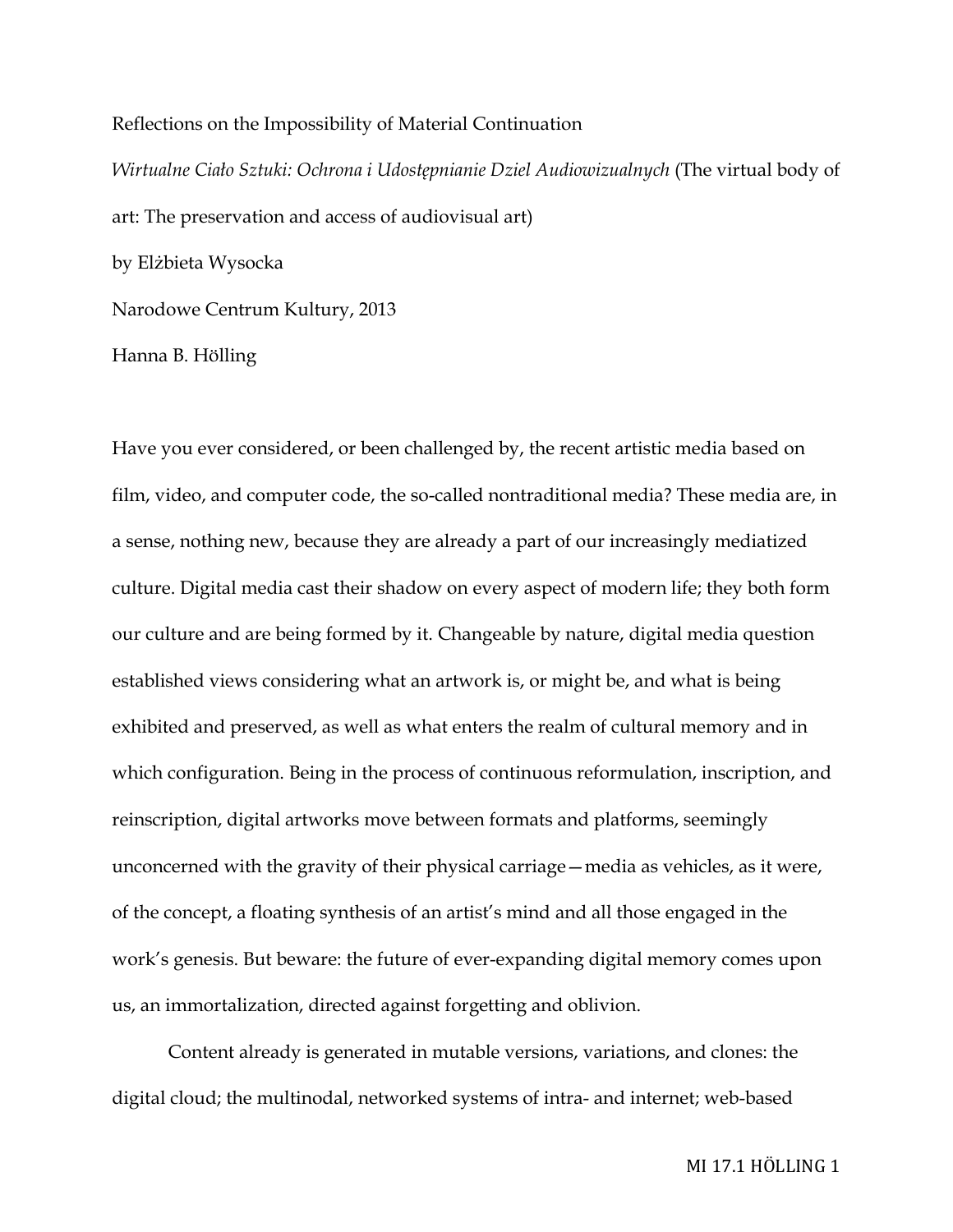mobile platforms; increasingly participatory applications; and peer-to-peer formats that lack any representational matter. They lack reference to any of the familiar object-based (or objectified) strategies that for decades formed theories of conservation. Imagine, then, the frustrated dreams of the stewards of heritage trying to preserve the nonphysical content of contemporary artworks and media as physical objects while clinging to materialist ideologies of conservation.

And this is precisely where Elżbieta Wysocka's 2013 *The Virtual Body of Art: The Preservation and Access of Audiovisual Art* comes in. It considers the singularity of the problem of the *digital* in a very clear manner by presenting the idiosyncrasies of "audiovisual works"—film, video, and digital media—from the perspective of their preservation, curation, and archiving. Wysocka sets her stakes high. Her investigations focus mainly on artworks that emerged in the postanalog era, when, as she puts it, the technosphere (governed by technology, challenging and changing the culture of materiality) augmented the biosphere (the domain of the living organisms, traditionally tied to the notions of physical matter). This is the environment of the user–receiver rather than the beholder. Wysocka's point of departure is the moment when information came to determine our environment and forever modified the ways we think about the artifactual world and its attending notions of uniqueness and originality. Artworks that refuse simple classification question the commonsense "empiricist" view of art and its traditional definitions.

Wysocka's book is the first extensive revision of the challenges of, and approaches to, film-, video-, and source code–based art that addresses a Polish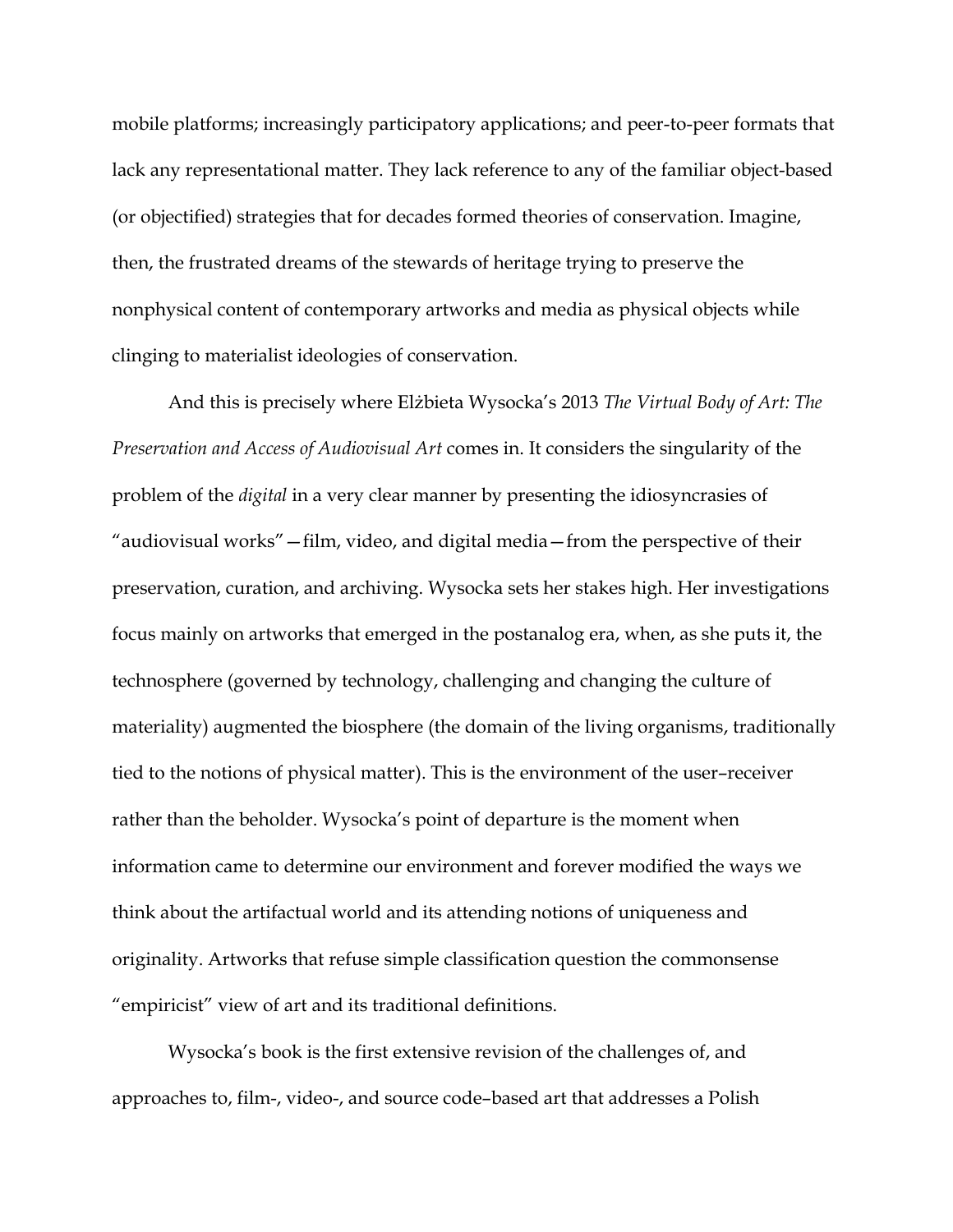readership. Written from the author's professional perspective and based on her experience working in film archives (Wysocka is head of the Digital Repository Department at the National Film Archive in Warsaw), the book highlights the breadth of her engagement with the variety of themes raised by audiovisual media. Wysocka's book offers a comprehensive review of current international literature and addresses the pressing topics of preservation and the archiving of film and its derivatives. For readers unfamiliar with Polish, the book offers an English summary and a comprehensive bibliography. International readers will find especially appealing the insights into the heritage of Polish cinema—Andrzej Wajda and Julian Antonisz's filmmaking among others—that seldom have been discussed from the conservation perspective.

Wysocka's project opens with an extensive analysis of the shift in the understanding of artworks in relation to their material substrate. This analysis is accompanied by a reconsideration of the notions of uniqueness, authenticity, and originality that dominated traditional conservation for decades. The artistic and historic value of an audiovisual artwork, the dialectic of its specific material form, its communicative function (the transmitted "content"), and its carrier function (the physical apparatus) are discussed throughout the book. This dialectic plays into one of the most acute dilemmas at the intersection of curatorial and conservation practices, not only in Wysocka's field of specialization—audiovisual media—but also in other media in which physical form might be seen as separate from artistic work. In other words, the physical "vehicle" of these works might be conceptualized as serving the artwork's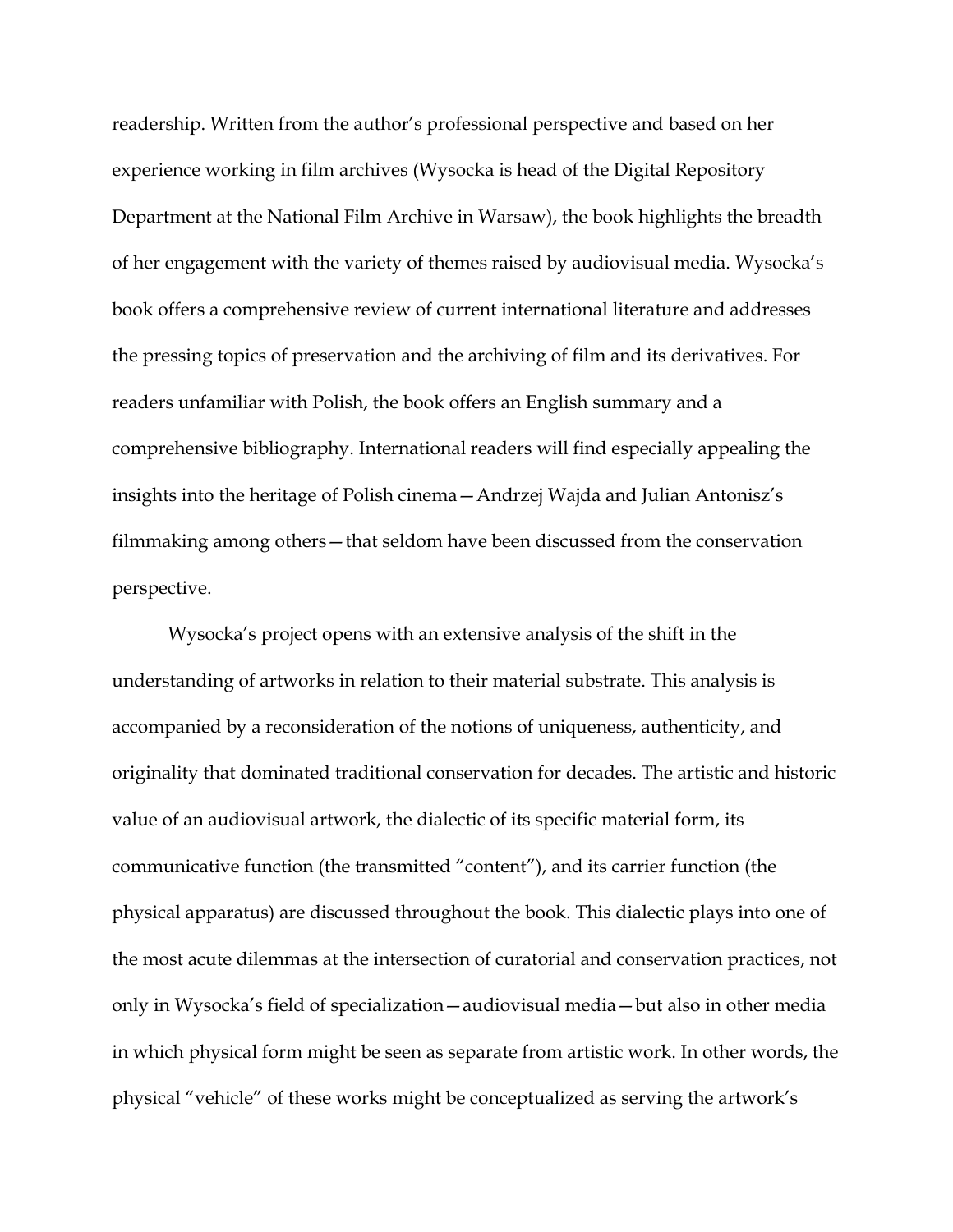intermittent performance rather that being a continuous, indivisible part of it (as with traditional painting and sculpture, where the canvas or marble is an indivisible part of an artwork). Examples might include conceptual art, multimedia installations, performance art, and events (happenings), among other manifestations.

The book provides an insightful review of the development of our increasingly mechanized and reproducible media culture and the accompanying redefinition of artwork on the cusp of postmodernism. Maneuvering between art and media theory, cultural theory, and aesthetics (and referring to authors such as Walter Benjamin, Roland Barthes, John Berger, Peter Burger, Margot Lovejoy, and Ryszard Kluszczyński, among others), Wysocka succinctly explains the genesis of the material paradigm that conservation theories, too willingly, it seems, embraced. She discusses the emergence and development of theories of conservation, including the "fathers" of modern conservation thought, Eugène Viollet-le-Duc, John Ruskin, William Morris, Alois Riegl, Camillo Boito, and Cesare Brandi, as well as more recent contributors to the theory of the profession, such as Salvador Muñoz Viñas. It is mainly from the arguments of Brandi and Muñoz Viñas that Wysocka draws conclusions about audiovisual media. What does the original mean in relation to film? Which of its numerous genealogical strata—camera negative, processed negative, interpositive, internegative, and distribution copy—hold the most information for its potential preservation? How do the intrinsic qualities of the physical medium encode what the film becomes, on both a material and an aesthetic level? Next to these questions, film preservation also poses striking dilemmas regarding the meaning of damage, deterioration, loss, lack of patina,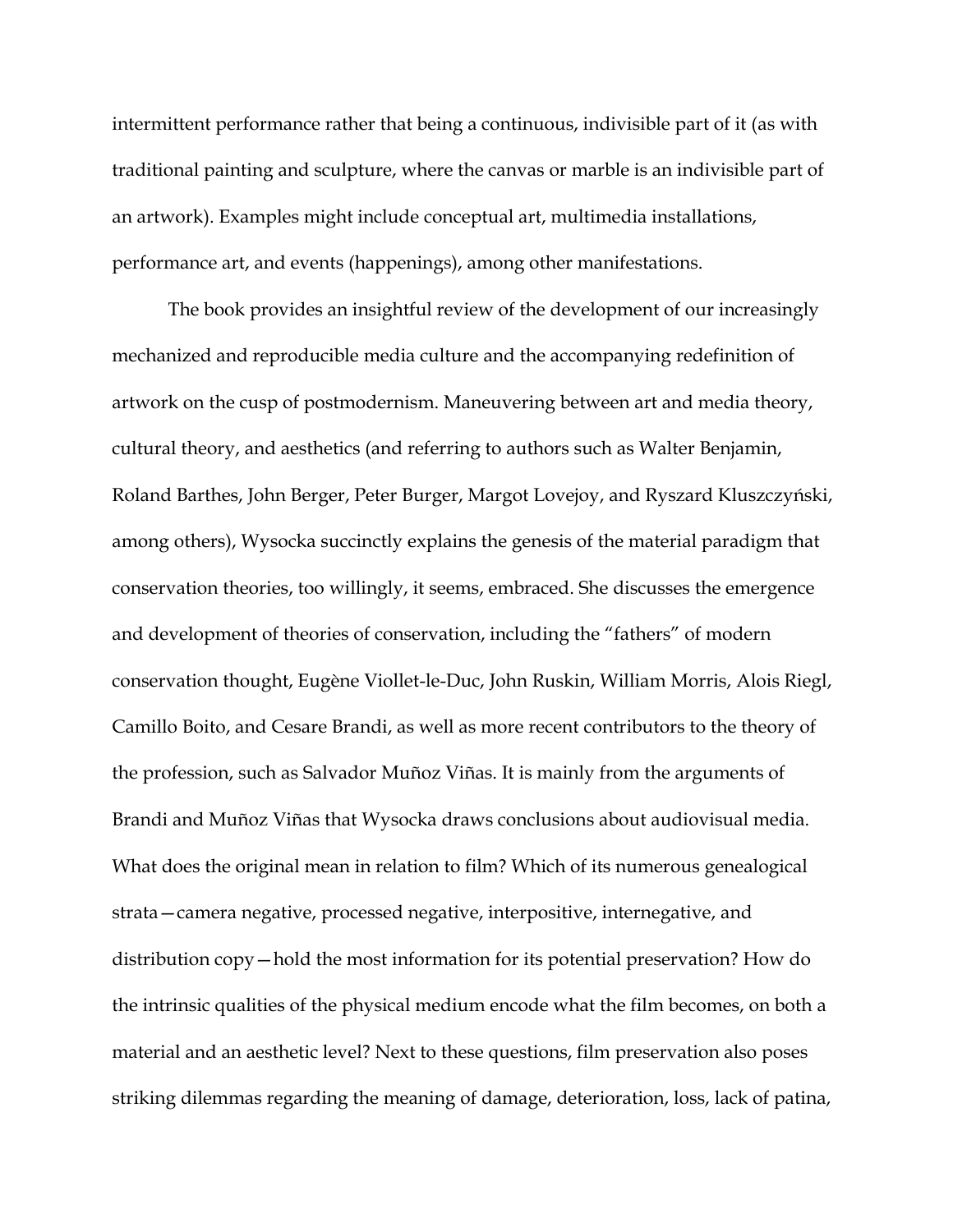and past (restorative) manipulations, valuing each of them differently in specific cultural–temporal and institutional contexts.

Wysocka's book is a well-conceived attempt to offer a multitude of perspectives on the media in question. It focuses on whether a heuristic, investigative approach to the "object of conservation" is indeed feasible. Providing historical–theoretical context, and touching upon the idiosyncrasies of digitalization, the chemical and physical properties of film and its derivative formats, in intrinsic multiplications and replication in new media, as well as archival techniques of scanning and remastering, this book equips the reader with material for reflection and learning. Although its narrative is occasionally dense, the text is enlivened with discussion of numerous examples. The array of possible preservation approaches is demonstrated in the treatment of films as diverse as Wajda's *Lotna* (1959) and the work of materialist filmmaker Julian Antonisz, whose films-as-objects challenge the notion of the original's derivation from traditional arts.

But it is in the last part of the book where the reader fully encounters the problems of preserving digital formats. A discussion of film preservation leads to a consideration of internet art. The book closes with reflections on apparatus, remediation, and adaptation, providing a better understanding of the meta-discourses surrounding the preservation of audiovisual media but also situating nontraditional media within a broader discussion of recent art. Although this is certainly not a work for conservation neophytes, it repays close reading and would fit well within graduate courses in curation and conservation.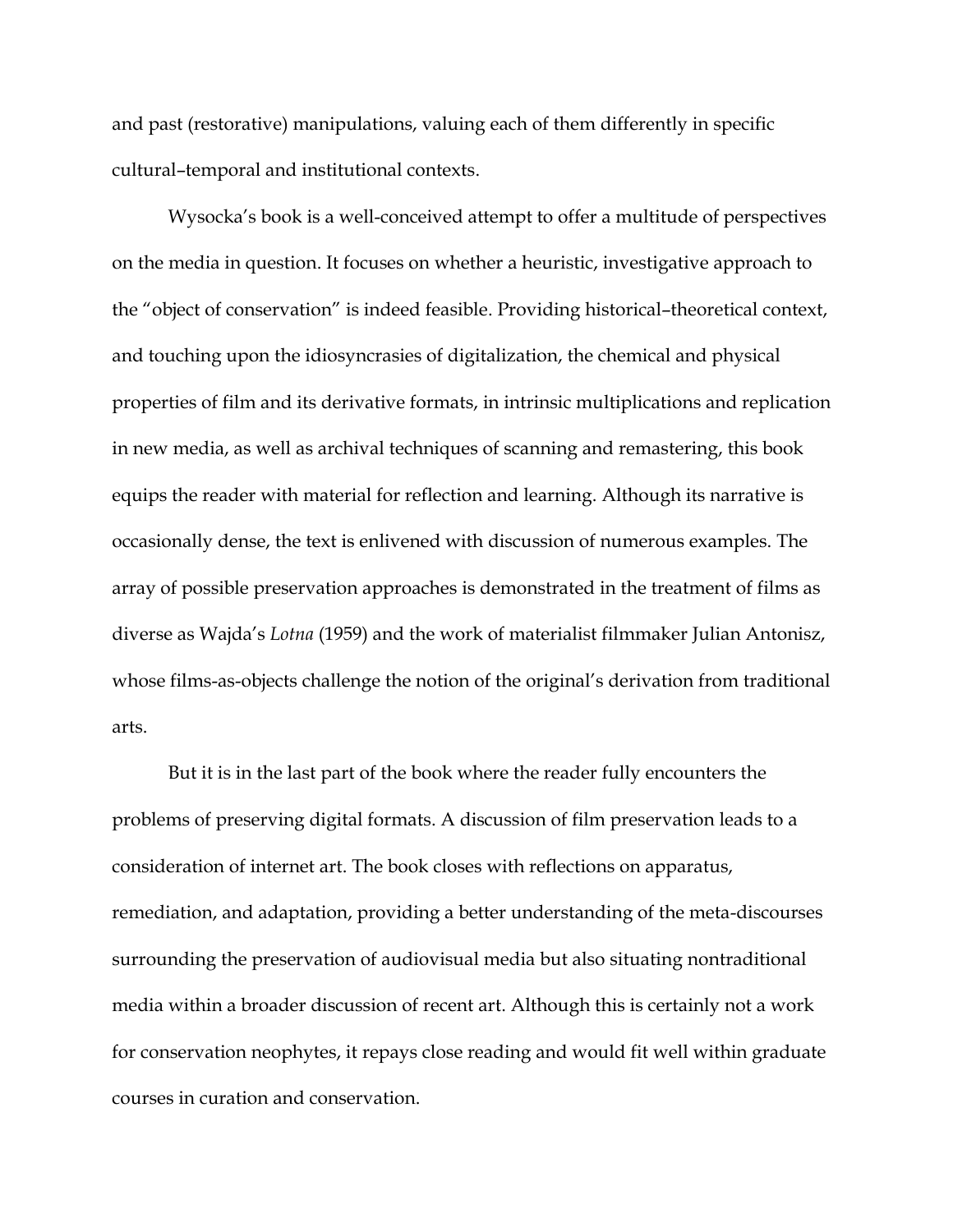Wysocka conjoins thinking about conservation with a broader discussion about its subject matter, navigating engagingly through a wide array of literature, including art theory, theories of cinema, aesthetics, and media histories. The increasing professionalization of conservation has finally reached the point in which a wider, multidisciplinary approach and a multimodal structure of knowledge may address the material appearance and value of things and their traces.

*The Virtual Body of Art* suggests that the value of conservation discourse lies not only in the attempts to reformulate existing conservation theories but also in the acknowledgment of the diversity of media, the multiplicity of their forms and modes of existence. These *cultures of conservation* involve careful attention to multiple ways of interpreting the continuity of media, from present to future.

When we return to the book's title, *Ciało Sztuki,* which means the "body of art," we understand its implications. The subject is not static but rather a body that transforms, changes, and enacts itself in the arena of continuously shifting cultural, technical, and historical conditions (including those shaping conservation and curatorial discussions). While the adjective *virtual* might not entirely fulfill the promise of freeing us from the constraints of material objecthood, its decay, degradation, and obsolescence, it nevertheless makes the case for tolerance in the conceptualization of objects. Virtual, according to the French philosopher Gilles Deleuze, is equally *real.*

## **<BIO>***Biography*